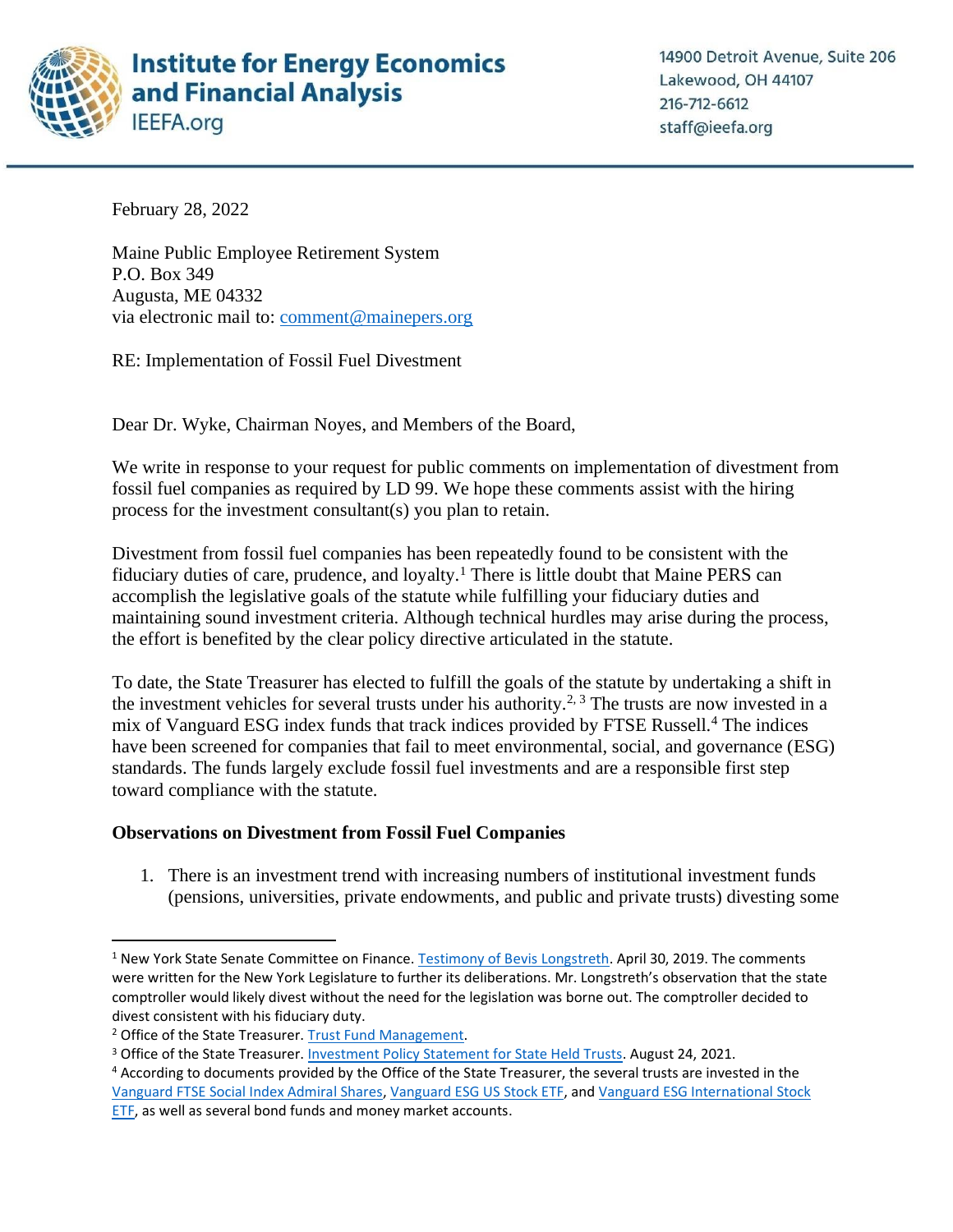or all of their current fossil fuel holdings. Institutional funds have adopted divestment strategies for three major reasons: 1) Fossil fuel companies are not prepared to address the risks associated with the economy's transition to a sustainable, low-carbon economy; 2) The physical risks associated with climate change that portfolios face are mounting, and 3) Over the last 10 years, fossil fuel stocks have lagged the market and confront a largely negative long-term outlook. In addition to extreme weather and changes to the world's physical environment, climate change constitutes a financial risk.

When several New York City pension funds were considering how to divest from fossil fuels and continue to fulfill their fiduciary duties, the New York City Comptroller's Office retained two investment advisors on their behalf.<sup>5</sup> The advisors, BlackRock Sustainable Investing and Meketa Investments Group, provided the city with a substantive analysis that supported its divestment decision. The firms' studies gave an affirmative answer to the fundamental question: Can an institutional fund divest its fossil fuel assets and continue to meet its investment targets? Among the findings: 1) No fund that has divested has experienced negative financial outcomes, and 2) Divestment actions were initially adopted by small funds but are now increasingly finding support with large, prominent institutional funds.<sup>6</sup>

2. The question of the private equity portfolio and other alternative asset classes is another important trend that may be of importance to Maine PERS as it develops its strategic program to comply with the statute. Private equity investments do not typically have the transparency or liquidity of a common stock or bond. The consultant should identify how much of the funds' investments in private equity and other alternative asset classes are in fossil fuels.

How PERS decides to comply with divesting the private equity portfolio must be different from how it divests from stocks and bonds. Because it will take more time and planning, it would be prudent for Maine PERS to soon adopt a policy that it will no longer participate in private equity portfolios that invest in fossil fuels.

3. Care and diligence must be exercised beyond the initial transactions that eliminate fossil fuel holdings from the portfolio. Ongoing compliance monitoring is necessary and can be achieved without undue administrative burdens as markets evolve and the pension system's funds are rebalanced. By and large, this service can be obtained from any of the index fund managers as a matter of course. Monitoring duties by Maine PERS staff should include an ongoing relationship with the index fund managers to ensure normal internal controls that are associated with any contract administered by the fund. In addition, Maine PERS has the option to align itself with a growing number of formal and informal shareholders of varying sizes that are involved with the execution of climate change investment strategies.

<sup>5</sup> New York City Office of the Mayor. [Mayor de Blasio, Comptroller Stringer, and Pension Fund Trustees Announce](https://www1.nyc.gov/office-of-the-mayor/news/602-18/mayor-de-blasio-comptroller-stringer-pension-fund-trustees-significant-next-step-to)  [Significant Next Step to Divest Pension Funds From Fossil Fuel Reserve Companies.](https://www1.nyc.gov/office-of-the-mayor/news/602-18/mayor-de-blasio-comptroller-stringer-pension-fund-trustees-significant-next-step-to) December 18, 2018. <sup>6</sup> IEEFA. Major investment advisors BlackRock and Meketa provide a fiduciary path through the energy transition. March 22, 2021. Redacted versions of the studies are available.